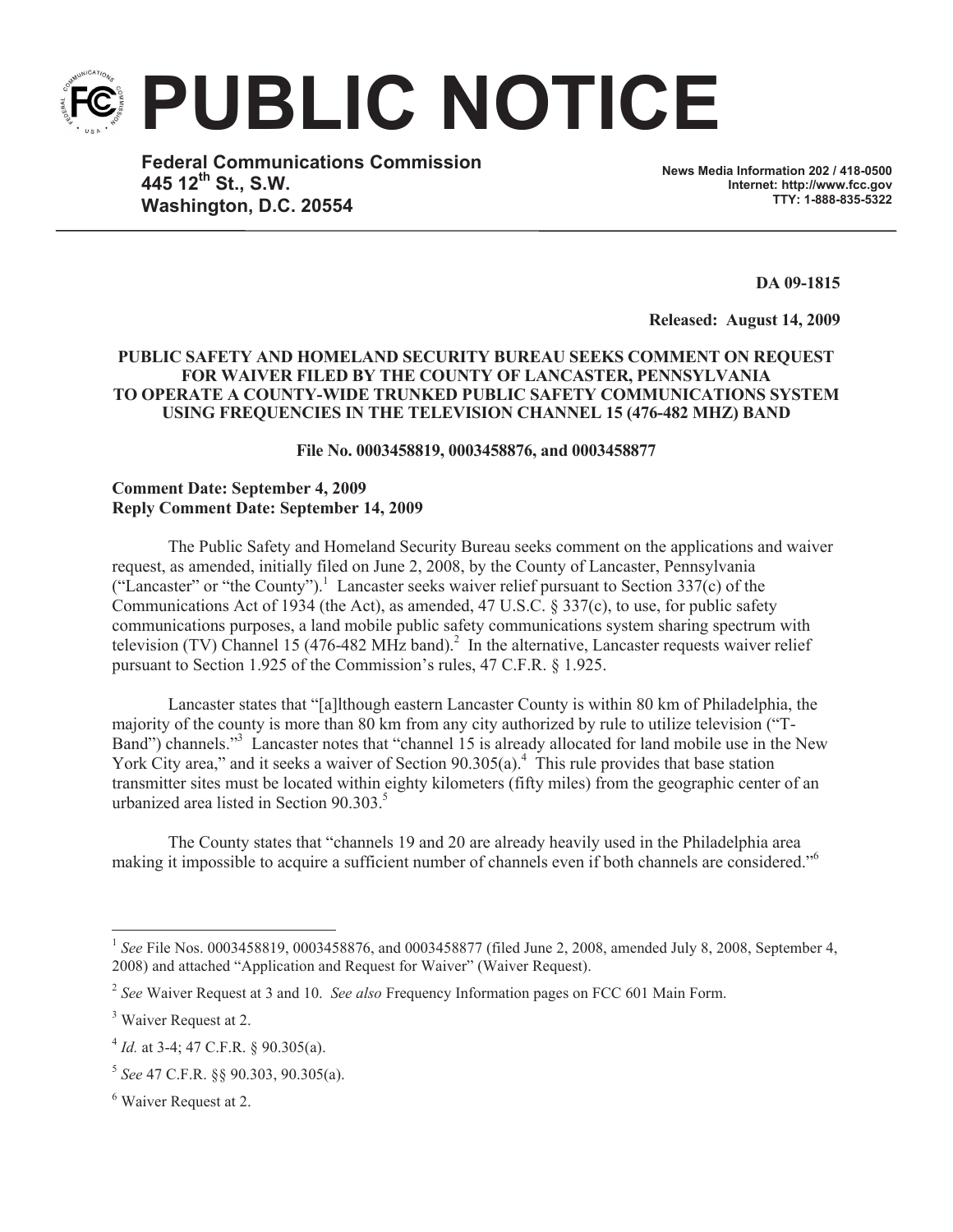Lancaster also notes that "[a]djacent counties of York and Dauphin are operating on channel 19 by waiver, further limiting channel availability."

Lancaster proposes to operate a public safety communications system sharing UHF spectrum with TV Channel 15 band.<sup>8</sup> Lancaster states that "although Lancaster holds some of the UHF licenses in the 450-470 MHz range, there are not enough channels to allow implementation of the new system and they will not support licensing in the centralized trunked (FB8) mode."<sup>9</sup> The County states that "[w]ithout consolidation on one band, first responders would be required to carry two or more radios, compromising the goal of county-wide interoperability."<sup>10</sup> The County attaches a UHF frequency search by Fox Ridge Communications, which, it claims, demonstrates that there are "insufficient frequencies available to accommodate the County's needs."<sup>11</sup> More specifically, "only two channels were found in the 450-470 MHz band, and those channels were only marginally acceptable. The new system will require a total of 100 channel pairs to support the County's needs."<sup>12</sup> Therefore, Lancaster claims that its "only" alternative" is to "utilize UHF spectrum shared with television stations."<sup>13</sup>

Lancaster also claims that this study demonstrates that "in no case does an interference contour overlap a service contour of any station, thus fully protecting all incumbent television stations."<sup>14</sup> Additionally, "potentially affected LPTV/translator stations will receive more than the required protection."<sup>15</sup> Lancaster concludes that "no television station will be affected by the use of channel 15 by Lancaster County for land mobile operations."<sup>16</sup>

Likewise, Lancaster asserts that "the mobile interference contours are within the interference contours of the repeaters."<sup>17</sup> Thus, "having shown that the repeaters protect all incumbent televisions, the mobile stations must necessarily provide as much or more protection.<sup>"18</sup>

Lancaster sought concurrence from two affected television stations. On May 6, 2009, the County amended its application by attaching a copy of a concurrence letter from one affected TV station (Station WFDC-DT).<sup>19</sup> On May 29, 2009, the County again amended its application noting that Lancaster "has also contacted the licensee of adjacent channel television station WTSD-CA, Channel 14, Wilmington,

7 *Id*.

8 *See id*. at 3.

9 *Id*. at 1.

 $10$  *Id*.

- $11$  *Id.* at 1-2.
- $12$  *Id.* at 2.
- <sup>13</sup> *Id*. at 2.
- <sup>14</sup> *Id*. at 5.
- <sup>15</sup> *Id*. at 6.
- <sup>16</sup> *Id*. at 7.

<sup>17</sup> *Id*. at 8.

<sup>18</sup> *Id*.

<sup>&</sup>lt;sup>19</sup> Letter of Christopher G. Wood, Vice President and Senior Legal Counsel, Telefutura D.C. LLC, to Michael W. Weaver, Director, Lancaster County-Wide Communications, on April 27, 2009.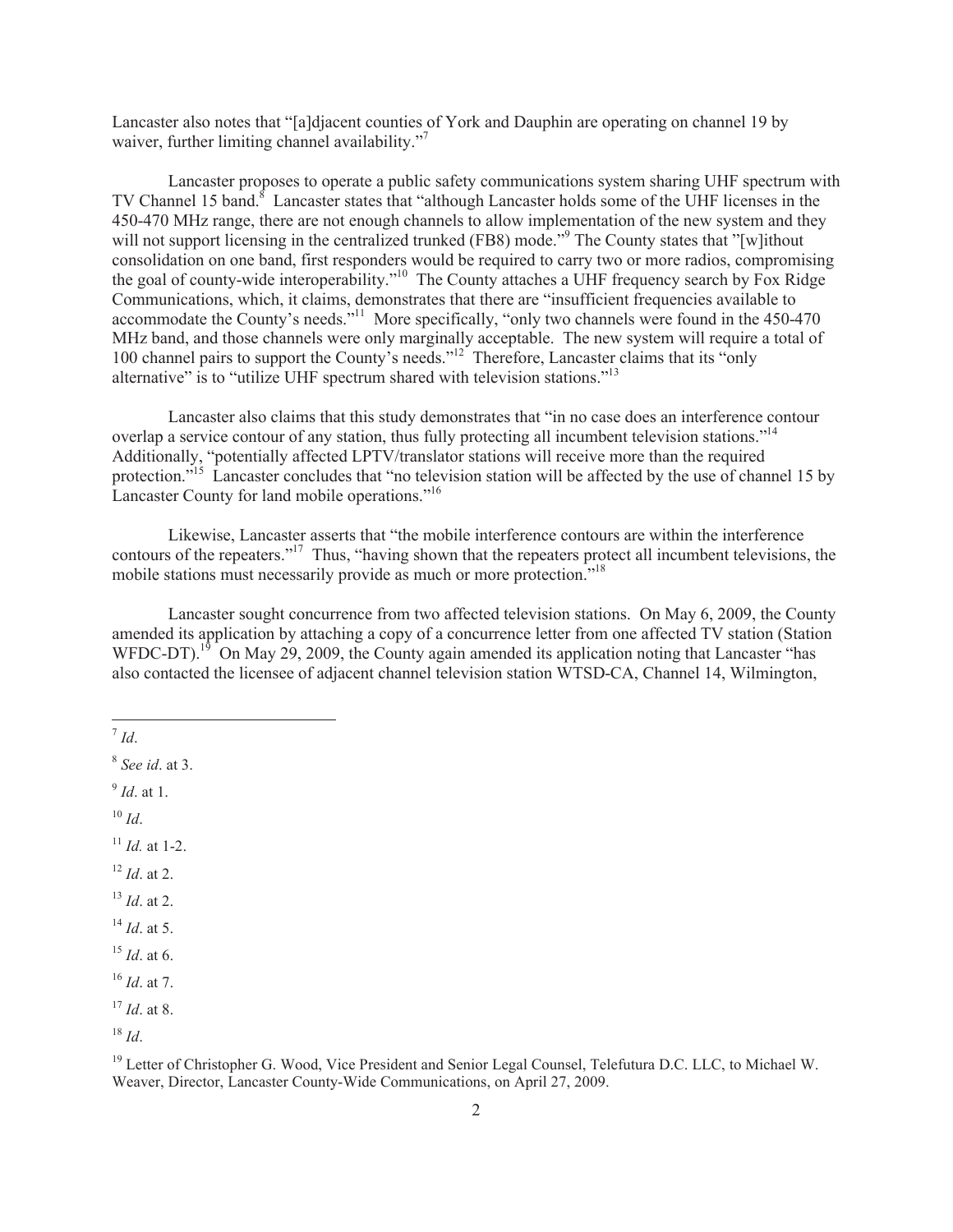DE," requesting concurrence.<sup>20</sup> Lancaster states that counsel for WTSD-CA has stated that, "there would be no further review of the waiver or the letter of concurrence until the County established an escrow account in the amount of \$7,500.00 to cover the station's engineering and legal costs."<sup>21</sup> Lancaster states that it is "unwilling and unable to provide the escrow account requested by WTSD-CA."<sup>22</sup> Lancaster also reiterates that "the engineering analysis provided by the County to WTSD-CA and the Commission is straightforward, fully documented, and consistent with standard radio engineering methodology," and that "the contour maps included in the analysis clearly demonstrate the absence of any potential for interference from the County's proposed operation to adjacent-channel WTSD-CA."<sup>23</sup>

As a part of the analysis under Section 337(c) of the Act, as well as the Commission's waiver criteria, we also seek comment on whether the 700 MHz public safety band would provide a viable alternative, particularly since the digital television transition date has passed, and in light of the Commission's actions facilitating a nationwide, interoperable public safety network.<sup>24</sup> In particular, we request comment on the effect on television broadcasters of decreasing the potentially available spectrum for their use in Lancaster County and in the areas beyond Lancaster where they would be unable to use TC Channel 15 for television broadcast service as a result of the County's proposed use of frequencies in the TV Channel 15 band for public safety. Would Lancaster County be able to complete its proposed upgrade and improve interoperability by using frequencies in the 700 MHz public safety band, rather than using the television T band frequencies?

Pursuant to Sections 1.415 and 1.419 of the Commission's rules, 47 C.F.R. §§ 1.415, 1.419, interested parties may file comments and reply comments on or before the dates indicated on the first page of this *Public Notice*. All comments and reply comments should reference the subject Waiver Request and the DA number indicated on this *Public Notice*. Comments may be filed: (1) electronically by accessing the applicant's file number(s) in the Commission's Universal Service Licensing System  $(ULS)<sup>25</sup>$  or (2) by filing paper copies.

• Electronic Filers: Pleadings may be submitted electronically as follows:

From the ULS website at http://wireless.fcc.gov/uls/, begin the process of submitting a pleading by clicking on the "ULS Pleadings" link in the menu on the lower left side of the ULS web page. The link will take you to the "*Pleading Information*" screen for "Non-docketed Pleadings" where you select "Reply" in the drop-down window for the type of pleading and then enter the pleadings filer information.

<sup>22</sup> *Id*. at 2.

<sup>23</sup> *Id*.

<sup>&</sup>lt;sup>20</sup> Letter of Robert M. Gurss, Counsel for Lancaster County, to Zenji Nakazawa, Deputy [sic] Division Chief, Public Safety and Homeland Security Bureau, FCC, on May 27, 2009.

<sup>21</sup> *Id*. at 1.

<sup>&</sup>lt;sup>24</sup> See Implementing a Nationwide, Broadband, Interoperable Public Safety Network in the 700 MHz Band, PS Docket No. 06-229; Development of Operational, Technical and Spectrum Requirements for Meeting Federal State and Local Public Safety Communications Requirements through the Year 2010, WT Docket No. 96-86, *Second Report and Order*, 22 FCC Rcd 15289 (2007). *See also* Implementing a Nationwide, Broadband, Interoperable Public Safety Network in the 700 MHz Band, PS Docket No. 06-229, *Third Further Notice of Proposed Rulemaking*, 23 FCC Rcd 14301 (2008); *Second Further Notice of Proposed Rulemaking*, 22 FCC Rcd 8047 (2008).

<sup>&</sup>lt;sup>25</sup> See "Wireless Telecommunications Bureau Enhances the Commission's Universal Licensing System to Implement Electronic Filing for Pleadings," *Public Notice,* 21 FCC Rcd 424 (WTB 2006). *See*  http://hraunfoss.fcc.gov/edocs\_public/attachmatch/DA-06-125A1.pdf.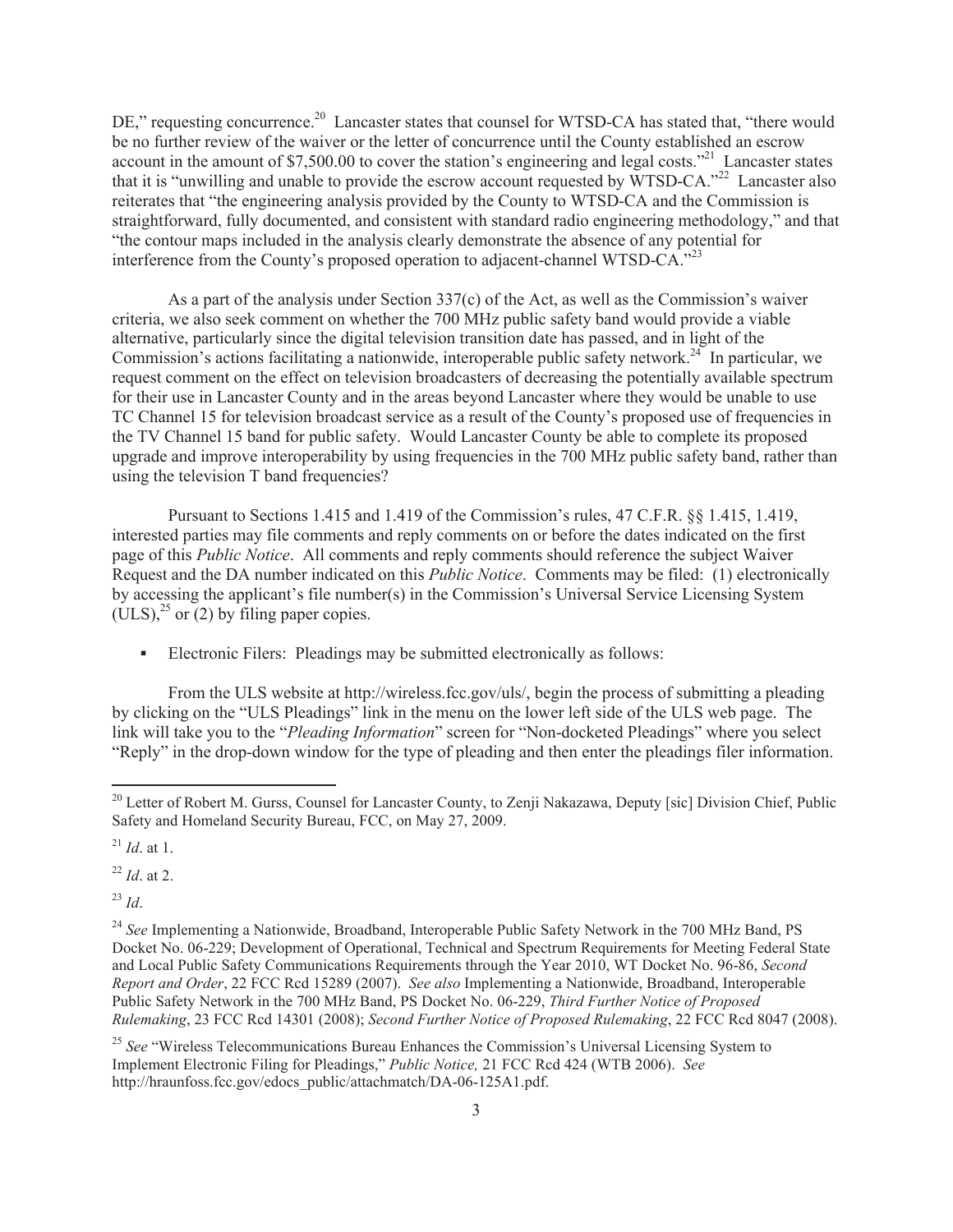Completion of the contact information is optional. Upon completion of this screen, please note the instructions for the filing: *"Pleadings must be dated and must include a signature, in this instance an electronic signature, and the address and phone number of the signing party."*<sup>26</sup> Click on "CONTINUE."

The second step is to complete the *File Numbers/Call Signs* screen. Click if the pleading pertains to a File Number or Call Sign and enter the File Number or Call Sign. Please note that you must enter a File Number or Call Sign to continue. If the pleading pertains to multiple applications or licenses, you must enter each File Number or Call Sign as appropriate. After clicking the "SUBMIT" button, the screen will update to show all the File Numbers/Call Signs associated with the pleading. At this time, you may delete selected File Numbers/Call Signs from the page before continuing.

The third step is to complete the *Attach File* screen to attach the pleading document. Use the drop down box to select Pleading or Confidential Pleading. The "BROWSE" button opens a file upload window where you will locate and select your pleading file. The Description field allows you to enter a brief description for the pleading. Click the "ADD ATTACHMENT" button to upload your pleading. You may submit up to thirty files for each pleading but each file must be smaller than 10 MB in size. You also have the opportunity to delete any selected file from the pleading.

Finally, to complete your electronic pleading submission, click on the "SUBMIT PLEADING" button and the *Confirmation* screen will be displayed. The *Confirmation* screen will display your Confirmation Number as well as your entered pleadings information. You may print this page for your records by selecting the Print Page link at the top of the page and have the option of submitting another pleading or returning to the ULS website by selecting a link at the bottom of the page.

The ULS Application and License Search results will display pleadings under the ADMIN tab when a comment or reply comment has been filed. Users can view the pleading by clicking on the link for the specific comment or reply comment in the Description field. The general public will not be able to view confidential pleadings.

For additional information or assistance on how to file a comment or reply comment or other relevant pleading, you may visit the Web at http://esupport.fcc.gov. You may also call the FCC ULS Customer Support Center at (877) 480-3201 and select option 2, or (888) 225-5322 and select Option 2, or (717) 338-2888. For TTY, please call (717) 338-2824. Assistance from the FCC ULS Customer Support Center is available between the hours of 8 a.m. to 6:00 p.m. Eastern Time, Monday through Friday (except Federal holidays). To provide quality service and ensure security, all telephone calls to FCC ULS Customer Support Center are recorded.

• Paper Filers: Parties who choose to file by paper must submit an original and four copies of each filing.

Filings can be sent by hand or messenger delivery, by commercial overnight courier, or by firstclass or overnight U.S. Postal Service mail (although we continue to experience delays in receiving U.S. Postal Service mail). All filings must be addressed to the Commission's Secretary, Office of the Secretary, Federal Communications Commission.

• The Commission's contractor will receive hand-delivered or messenger-delivered paper filings for the Commission's Secretary at 236 Massachusetts Avenue, NE, Suite 110, Washington, DC 20002. The filing hours at this location are 8:00 a.m. to 7:00 p.m. All hand

<sup>26</sup> *See* 47 C.F.R. Part 1.